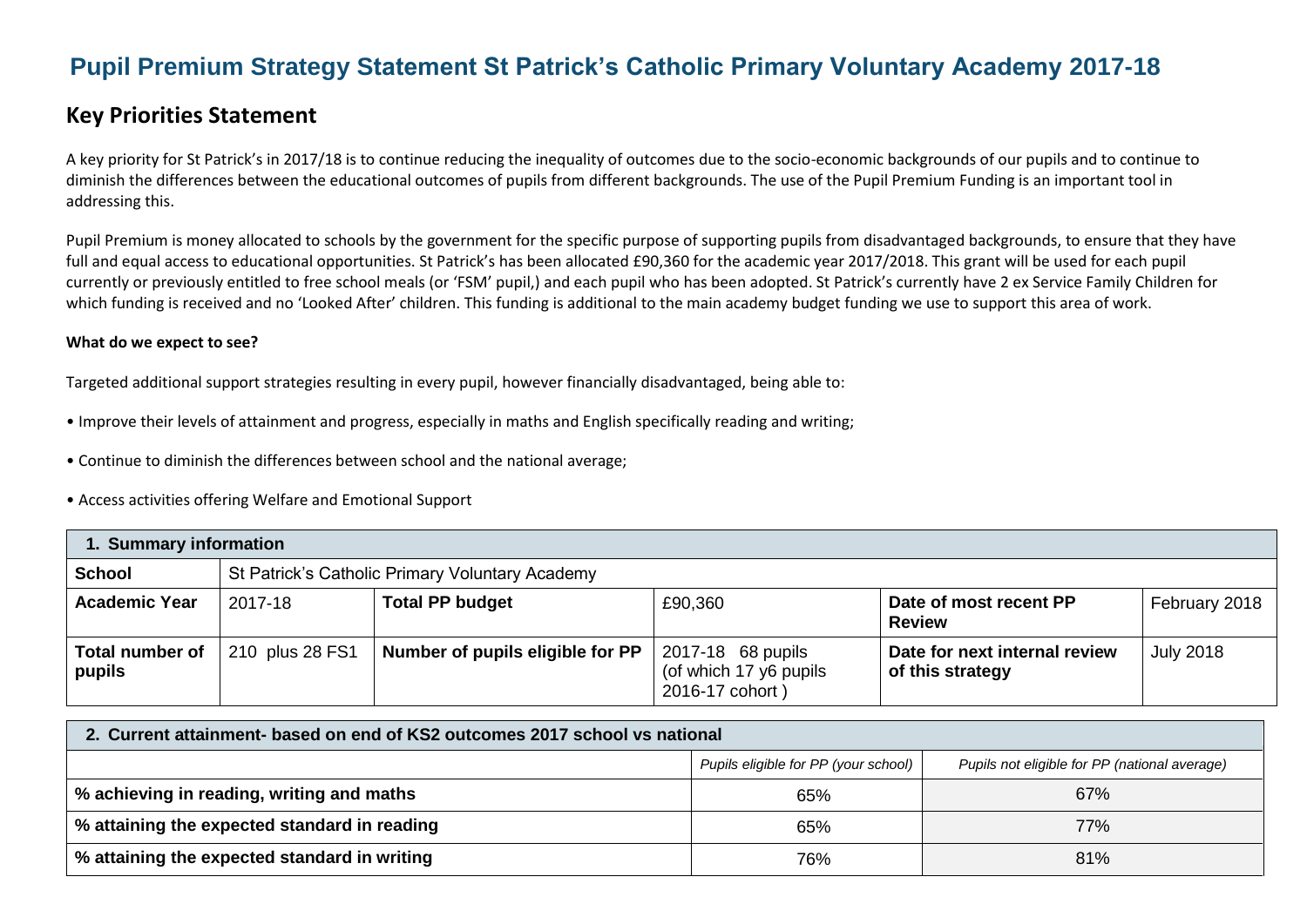| │ % attaining the expected standard in maths   | 88% | 80%        |
|------------------------------------------------|-----|------------|
| % exceeding the expected standard in reading   | 18% | 29%        |
| │ % exceeding the expected standard in writing | 35% | 21%        |
| │ % exceeding the expected standard in maths   | 29% | <b>27%</b> |

|           | 3. Barriers to future attainment (for pupils eligible for PP, including high ability)                                                                                                                                                                                                                                                                                                                                                                                                                                                                                                           |                                                                                                                                                                                              |  |  |  |  |
|-----------|-------------------------------------------------------------------------------------------------------------------------------------------------------------------------------------------------------------------------------------------------------------------------------------------------------------------------------------------------------------------------------------------------------------------------------------------------------------------------------------------------------------------------------------------------------------------------------------------------|----------------------------------------------------------------------------------------------------------------------------------------------------------------------------------------------|--|--|--|--|
|           | In-school barriers (issues to be addressed in school, such as poor oral language skills)                                                                                                                                                                                                                                                                                                                                                                                                                                                                                                        |                                                                                                                                                                                              |  |  |  |  |
| Α.        | Progress from KS 1-KS 2 in reading writing and maths has been low over the last 2 years.                                                                                                                                                                                                                                                                                                                                                                                                                                                                                                        |                                                                                                                                                                                              |  |  |  |  |
| <b>B.</b> | Staffing issues in KS 2 have impacted on pupil progress of all pupils.                                                                                                                                                                                                                                                                                                                                                                                                                                                                                                                          |                                                                                                                                                                                              |  |  |  |  |
| C.        | 21% disadvantaged pupils in 2017-18 cohort currently have additional SEND<br>33% disadvantaged pupils in 2017-18 cohort have had additional SEND currently or in the past.                                                                                                                                                                                                                                                                                                                                                                                                                      |                                                                                                                                                                                              |  |  |  |  |
|           | <b>External barriers</b> (issues which also require action outside school, such as low attendance rates)                                                                                                                                                                                                                                                                                                                                                                                                                                                                                        |                                                                                                                                                                                              |  |  |  |  |
| D.        | 1. Parental engagement is not strong for pupils outside of school. Parents are more willing now to come into school for events and there is good support at<br>parents' evenings with encouragement from staff, however parents are still not consistently hearing their children read outside of school and this is hindering<br>pupils progress in reading comprehension and retention of skills learnt in school.<br>2. 31% of disadvantaged pupils have additional social and emotional needs which impact on behaviour for learning resulting in poor attainment in the 2017-18<br>cohort. |                                                                                                                                                                                              |  |  |  |  |
|           | <b>4. Desired outcomes</b>                                                                                                                                                                                                                                                                                                                                                                                                                                                                                                                                                                      |                                                                                                                                                                                              |  |  |  |  |
|           | Desired outcomes and how they will be measured                                                                                                                                                                                                                                                                                                                                                                                                                                                                                                                                                  | Success criteria                                                                                                                                                                             |  |  |  |  |
| Α.        | Improve higher rates of progress from KS 1-KS 2; use national progress measures for Yr 6 cohort to attain<br>a progress score of 0                                                                                                                                                                                                                                                                                                                                                                                                                                                              | Disadvantaged Pupils in Y6 are diminishing the differences at the<br>expected and higher standard between themselves and other<br>pupils so that progress is as good as other pupils.        |  |  |  |  |
| В.        | Higher % of pupils attaining the expected standard in reading.                                                                                                                                                                                                                                                                                                                                                                                                                                                                                                                                  | Pupils to attain inline or above National average for expected standard in<br>reading 77% diminishing the differences between school disadvantaged<br>and national non-disadvantaged pupils. |  |  |  |  |
| C.        | Higher % of pupils attaining the expected standard in writing.<br>Pupils to attain inline or above National average for expected standard in<br>writing 81% diminishing the differences between school disadvantaged<br>and national non-disadvantaged pupils.                                                                                                                                                                                                                                                                                                                                  |                                                                                                                                                                                              |  |  |  |  |
| D.        | Increased support for pupils struggling with emotional needs which impacts on pupil attainment and<br>progress. Pupils acquire a range of strategies to support them in coping in school and to build increased<br>resilience.                                                                                                                                                                                                                                                                                                                                                                  | Those pupils with emotional needs are able to use the strategies<br>given by the ELSA/Chaplaincy & Koala Klub lead (in the morning                                                           |  |  |  |  |

intervention following breakfast club weekly).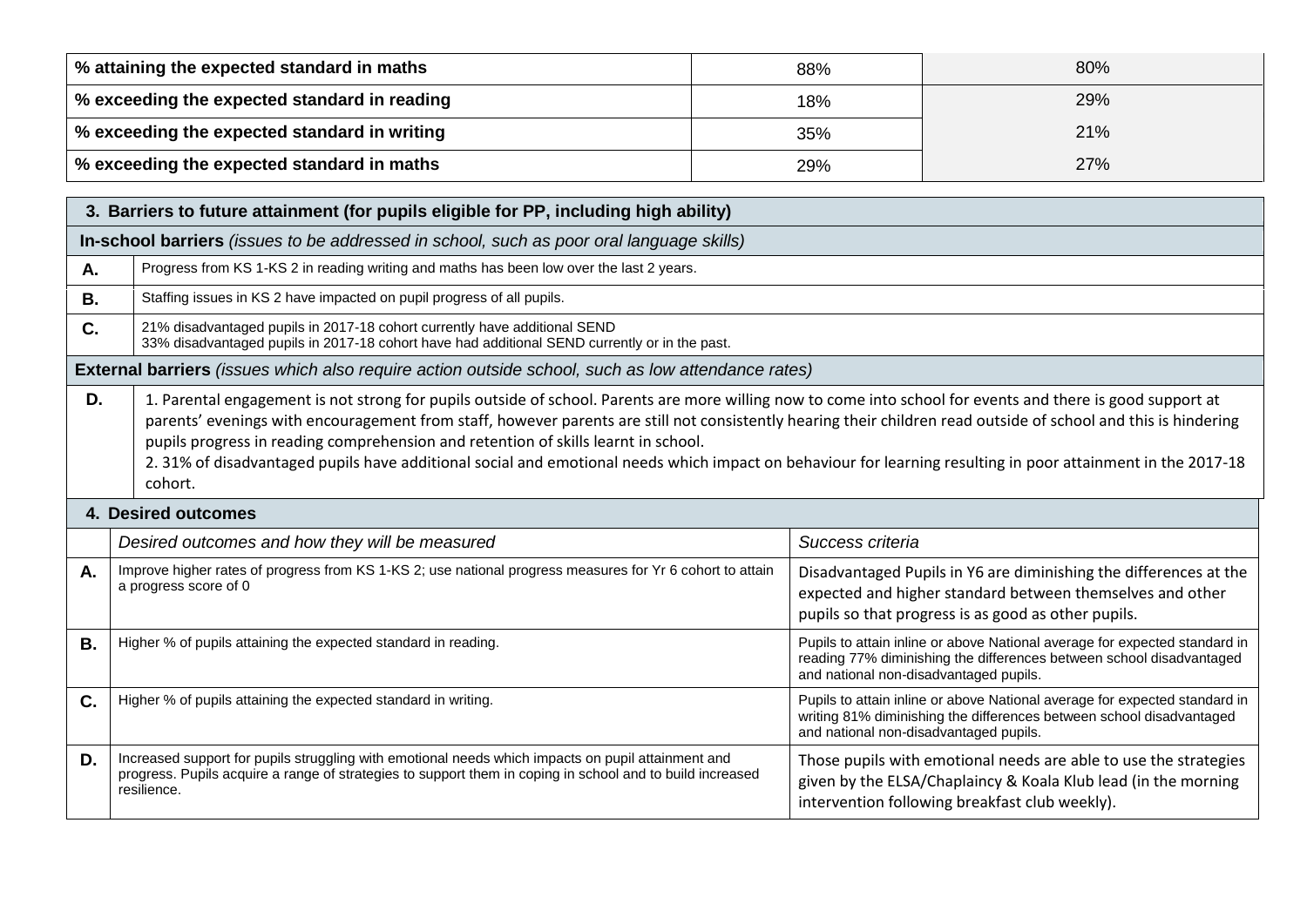| 5. Planned expenditure           |                                                                                                                                                                                                      |                                                                                                                                                                                                                     |                                                                                                                          |                                    |                                         |
|----------------------------------|------------------------------------------------------------------------------------------------------------------------------------------------------------------------------------------------------|---------------------------------------------------------------------------------------------------------------------------------------------------------------------------------------------------------------------|--------------------------------------------------------------------------------------------------------------------------|------------------------------------|-----------------------------------------|
| Academic year                    | 2017-18                                                                                                                                                                                              |                                                                                                                                                                                                                     |                                                                                                                          |                                    |                                         |
| support whole school strategies. |                                                                                                                                                                                                      | The three headings below enable schools to demonstrate how they are using the pupil premium to improve classroom pedagogy, provide targeted support and                                                             |                                                                                                                          |                                    |                                         |
| i. Quality of teaching for all   |                                                                                                                                                                                                      |                                                                                                                                                                                                                     |                                                                                                                          |                                    |                                         |
| <b>Desired outcome</b>           | <b>Chosen action /</b><br>approach                                                                                                                                                                   | What is the evidence and rationale for<br>this choice?                                                                                                                                                              | How will you ensure it<br>is implemented well?                                                                           | <b>Staff lead</b>                  | When will you review<br>implementation? |
| A, B & C                         | TA directed time in the<br>afternoon in all year<br>groups to support<br>1:1/small group<br>interventions for reading,<br>writing, maths following<br>AFL during the morning<br>sessions. 5 x weekly | Stats from 2017 SATs results show that for<br>pupils at the end of KS1 & KS2 there is a gap<br>between those pupils achieving at the<br>expected and higher and others @ RWM<br>particularly boys and disadvantaged | By Senior Leadership team<br>monitoring programme,<br>through in-school tracking<br>data and end of Key Stage<br>results | SENDCo,<br>HT, DHT                 | Termly<br>Cost: £54,532                 |
| B                                | 1:1 reading support for<br>disadvantaged pupils in the<br>pm sessions who aren't<br>being supported at home<br>with reading.                                                                         | Stats from 2017 SATs results show that for KS1<br>& KS2 pupils there is a gap between those<br>pupils achieving at the expected (and higher @<br>KS1) and others.                                                   | By Senior Leadership team<br>monitoring programme,<br>through in-school tracking<br>data and end of Key Stage<br>results | DHT/LIT<br>COORD                   | Termly<br>Cost: £10,906                 |
| A, B & C                         | Small group support from<br>HT for year 6 cohort in<br>Spring & Summer Terms<br>with reading and maths.                                                                                              | Stats from 2017 SATs results show that for<br>pupils at the end of KS2 there is a gap between<br>those pupils achieving at the expected and<br>higher and others @ RWM particularly boys<br>and disadvantaged       | By Senior Leadership team<br>monitoring programme,<br>through in-school tracking<br>data and end of Key Stage<br>results | HT                                 | Termly<br>Cost: NO ADDITIONAL COST      |
| A, B & C                         | Small group & 1:1 support<br>from experienced teacher 2<br>days a week in year 6 with a<br>focus on reading and writing<br>spring & summer term 2018                                                 | Stats from 2017 SATs results show that for<br>pupils at the end of KS2 there is a gap between<br>those pupils achieving at the expected and<br>higher and others @ reading & writing                                | By Senior Leadership team<br>monitoring programme,<br>through in-school tracking<br>data and end of Key Stage<br>results | DHT & Amy<br>Morgan<br>supply yr 6 | Termly<br>Cost: £9,600                  |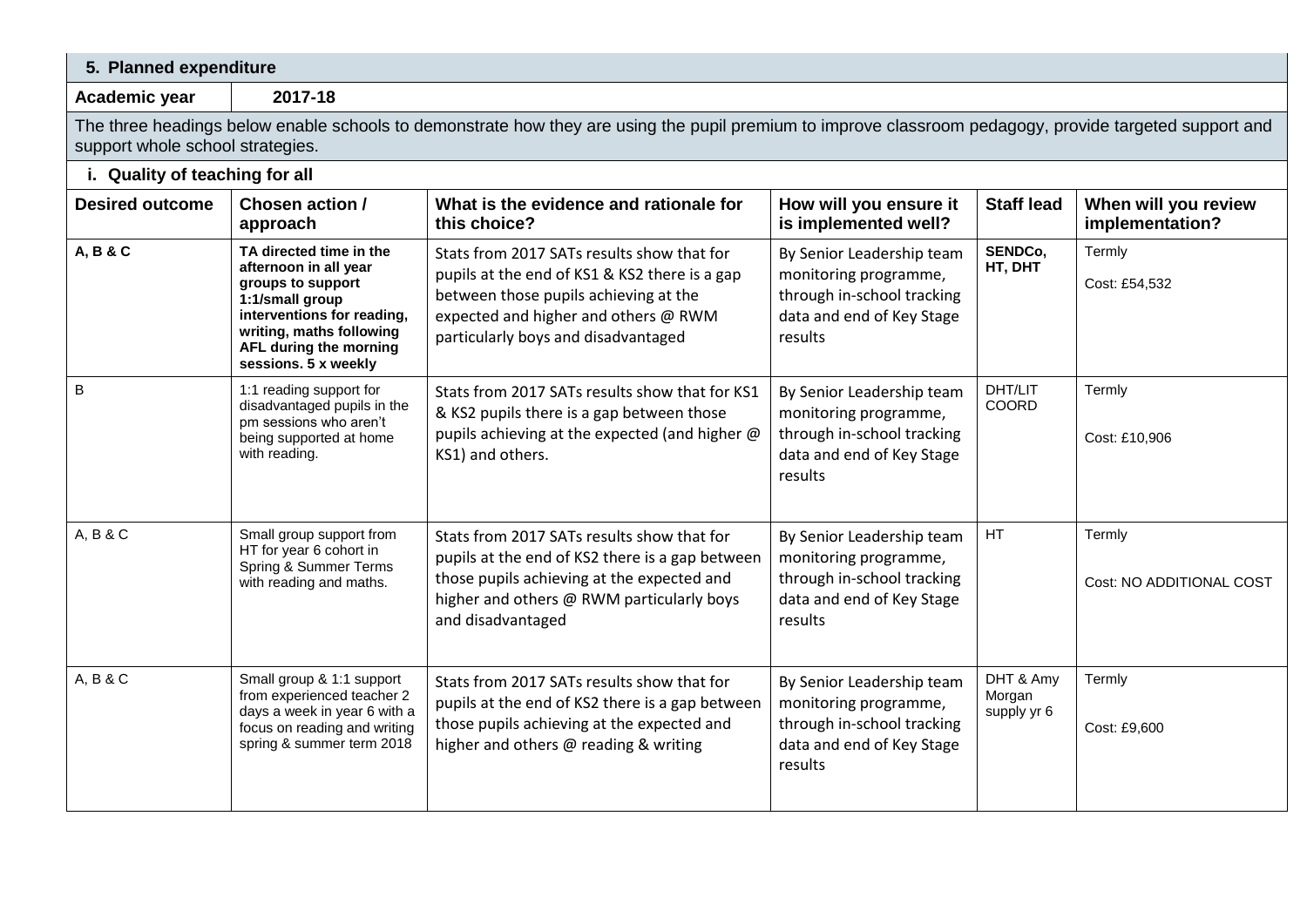| C                      | Training for 2 TAs to<br>become ELSAs April 2018                                                                                                                                                                                                                             | Emotional literacy support assistant<br>or ELSA are teaching assistants trained to<br>provide emotional and social skills support to<br>children.                                                                   | Monitored termly by SENDCo<br>& ELSA                                                                                                                   | MC, EW &<br>SENDCo                 | End Summer Term 2018<br><b>SEE BELOW</b> |
|------------------------|------------------------------------------------------------------------------------------------------------------------------------------------------------------------------------------------------------------------------------------------------------------------------|---------------------------------------------------------------------------------------------------------------------------------------------------------------------------------------------------------------------|--------------------------------------------------------------------------------------------------------------------------------------------------------|------------------------------------|------------------------------------------|
| <b>Desired outcome</b> | <b>Chosen</b><br>action/approach                                                                                                                                                                                                                                             | What is the evidence and rationale for<br>this choice?                                                                                                                                                              | How will you ensure it<br>is implemented well?                                                                                                         | <b>Staff lead</b>                  | When will you review<br>implementation?  |
| ii. Targeted support   |                                                                                                                                                                                                                                                                              |                                                                                                                                                                                                                     |                                                                                                                                                        |                                    |                                          |
|                        |                                                                                                                                                                                                                                                                              |                                                                                                                                                                                                                     |                                                                                                                                                        | <b>Total budgeted cost</b>         | £82,838                                  |
| D                      | 1:1 support for pupils and<br>families from SENDCo 2<br>days a week for specific<br>SEND and social emotional<br>needs to seek and provide<br>intervention & support from<br>outside agencies to address                                                                     | In school monitoring of socio, economic and<br>emotional needs of specific families evidences<br>negative impact on behaviour, attainment &<br>progress.                                                            | By Senior Leadership team<br>monitoring programme,<br>through in-school tracking<br>data and end of Key Stage<br>results                               | SENDCo                             | Termly<br>NO ADDITIONAL COST             |
| A, B & C               | Small group/1:1 support<br>from qualified teacher 3<br>days week for year 5 in<br>Summer term 2018 in R,W,<br>м                                                                                                                                                              | Stats from 2017 SATs results show that for<br>pupils at the end of KS1 & KS2 there is a gap<br>between those pupils achieving at the<br>expected and higher and others @ RWM<br>particularly boys and disadvantaged | By Senior Leadership team<br>monitoring programme,<br>through in-school tracking<br>data and end of Key Stage<br>results                               |                                    | Termly<br>Cost: £7,800                   |
| <b>B&amp;C</b>         | Support through coaching<br>and mentoring for upper KS<br>2 class staff from deputy<br>head teacher OLSE 1<br>afternoon per week autumn<br>term 2.<br>If required: Support through<br>coaching and mentoring for<br>upper KS 2 class staff from<br>deputy head teacher STP 1 | In school monitoring identified support for<br>staff new to year 5 who have been out of class<br>for a period of time and are returning to full<br>classroom teaching and a new curriculum.                         | By Senior Leadership team<br>monitoring programme,<br>through in-school tracking<br>data and end of Key Stage<br>results.<br>SLT appraisal monitoring. | HT & DHT<br><b>OLSE</b><br>DHT STP | Termly<br>No additional cost             |
| B                      | Volunteer 1;1/small group<br>support from qualified<br>teacher Tuesday afternoons<br>to support reading<br>comprehension<br>1 afternoon a week from<br>February 2018                                                                                                         | Stats from 2017 SATs results show that for KS2<br>pupils there is a gap between those pupils<br>achieving at the expected and higher standard<br>and others.                                                        | By Senior Leadership team<br>monitoring programme,<br>through in-school tracking<br>data and end of Key Stage<br>results                               |                                    | Termly<br>No additional cost             |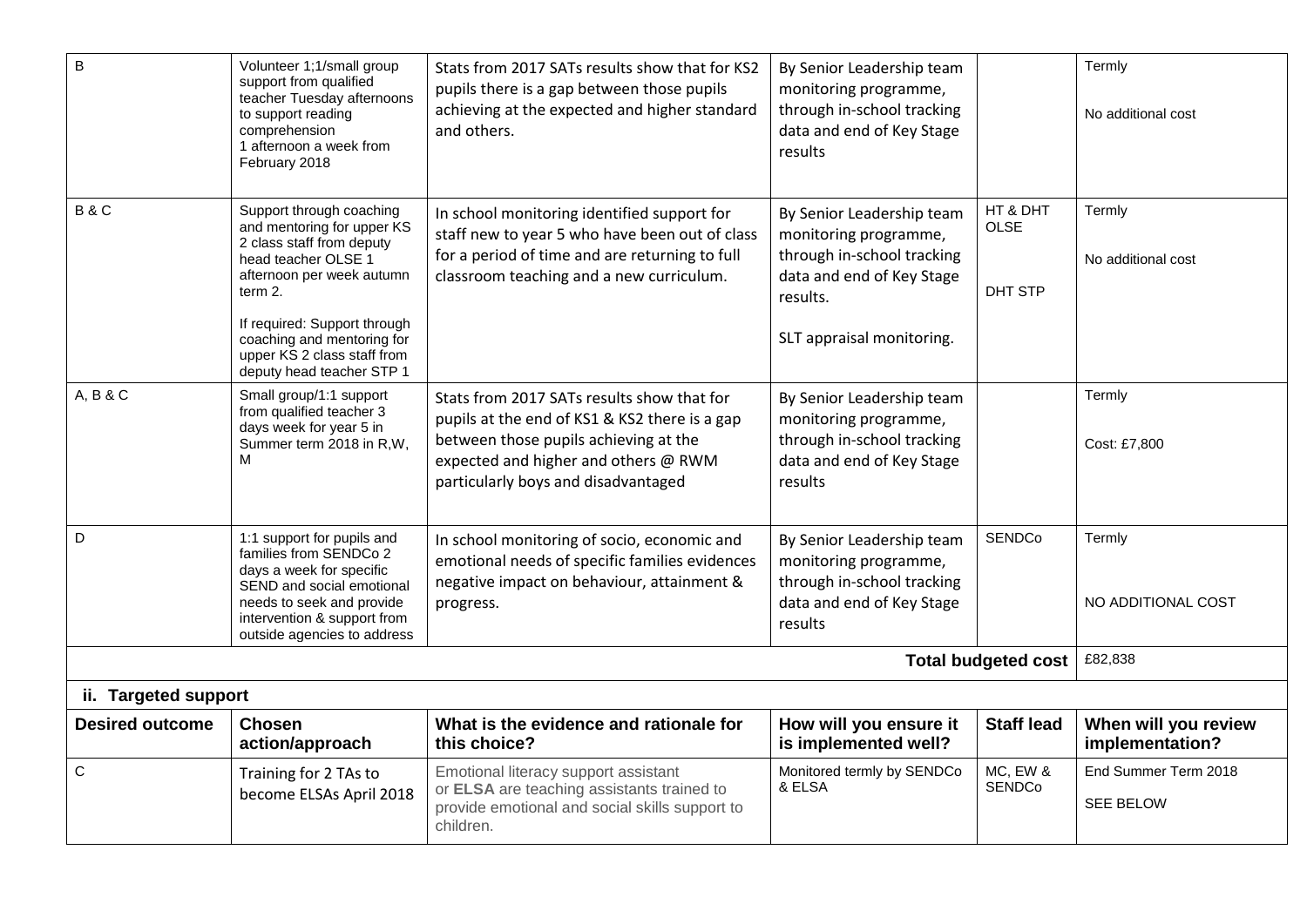| $\mathsf{C}$           | Welfare / Emotional<br>Support & Social Skills<br>Groups - provided by<br>trained ELSA. From April<br>2018                                                             | The groups cover such aspects as sharing and<br>dealing with emotions, manners, and designed<br>specifically for those pupils who struggle with<br>friendships or have issues at home which<br>affect their progress in school. It also provides<br>the children with strategies to cope socially<br>and builds resilience. | Monitored termly by SENDCo<br>& ELSA                                                                                                                                                                 | MC, EW &<br><b>SENDCo</b>                         | End Summer Term 2018<br>Cost: £1,150                    |
|------------------------|------------------------------------------------------------------------------------------------------------------------------------------------------------------------|-----------------------------------------------------------------------------------------------------------------------------------------------------------------------------------------------------------------------------------------------------------------------------------------------------------------------------|------------------------------------------------------------------------------------------------------------------------------------------------------------------------------------------------------|---------------------------------------------------|---------------------------------------------------------|
| C                      | 30 minute 1x weekly small<br>group session using high<br>intensity activities to reduce<br>excess energy and promote<br>focus.<br>Spring Term by Koala Klub<br>lead NV | This is a program helps improve co-ordination<br>skills and has been adapted to support pupils<br>with concentration, anger management and<br>those who find settling into the daily routine<br>school difficult.                                                                                                           | Monitored by SENDCo                                                                                                                                                                                  |                                                   | End Summer Term 2018<br>No additional cost              |
| C                      | Positive male role model TA<br>trainee to support in upper<br>KS 2 class with background<br>in chaplaincy and as a<br>seminarian.                                      | Support for all pupils in upper KS class to aid<br>their social, moral and cultural views on life<br>have proved to be the driving force behind the<br>schools values and ethos and have led to<br>improved manners and behaviour and general<br>respect for all.                                                           | Monitored through pupil<br>progress meetings termly and<br>with college tutor.                                                                                                                       | HT,<br>SENDCo,<br>class<br>teachers               | Termly<br>No additional cost                            |
| $\mathsf{C}$           | Welfare / Emotional<br>Support through<br>Chaplaincy Team                                                                                                              | Support for all pupils across the school to aid<br>their social, moral and cultural views on life<br>have proved to be the driving force behind the<br>schools values and ethos and have led to<br>improved manners and behaviour and general<br>respect for all.                                                           | Monitored through weekly<br>chaplaincy meetings with<br><b>ELSA</b>                                                                                                                                  | ELAS/R.E<br>Coord &<br>SENCo/<br>Head<br>teacher. | Termly<br>Cost: £5,688                                  |
|                        |                                                                                                                                                                        |                                                                                                                                                                                                                                                                                                                             |                                                                                                                                                                                                      | <b>Total budgeted cost</b>                        | £6,838                                                  |
| iii. Other approaches  |                                                                                                                                                                        |                                                                                                                                                                                                                                                                                                                             |                                                                                                                                                                                                      |                                                   |                                                         |
| <b>Desired outcome</b> | <b>Chosen</b><br>action/approach                                                                                                                                       | What is the evidence and rationale for<br>this choice?                                                                                                                                                                                                                                                                      | How will you ensure it<br>is implemented well?                                                                                                                                                       | <b>Staff lead</b>                                 | When will you review<br>implementation?                 |
| C                      | <b>Weekly Attendance</b><br>checks and Late Gates                                                                                                                      | EWO to support those pupils whose<br>attendance falls below 90% and this has<br>helped to modify the lateness of some pupils<br>leading to more regular attendance in school<br>to support emotional wellbeing and access to<br>learning.                                                                                   | The school will continue<br>with this strategy to<br>improve attendance for all<br>and in specific classes so<br>that disruption caused by<br>lateness is minimised for<br>all pupils and that those | EWO/<br>Admin<br>staff/HT                         | Weekly & Half termly at<br>FGB meetings<br>Cost: £2,927 |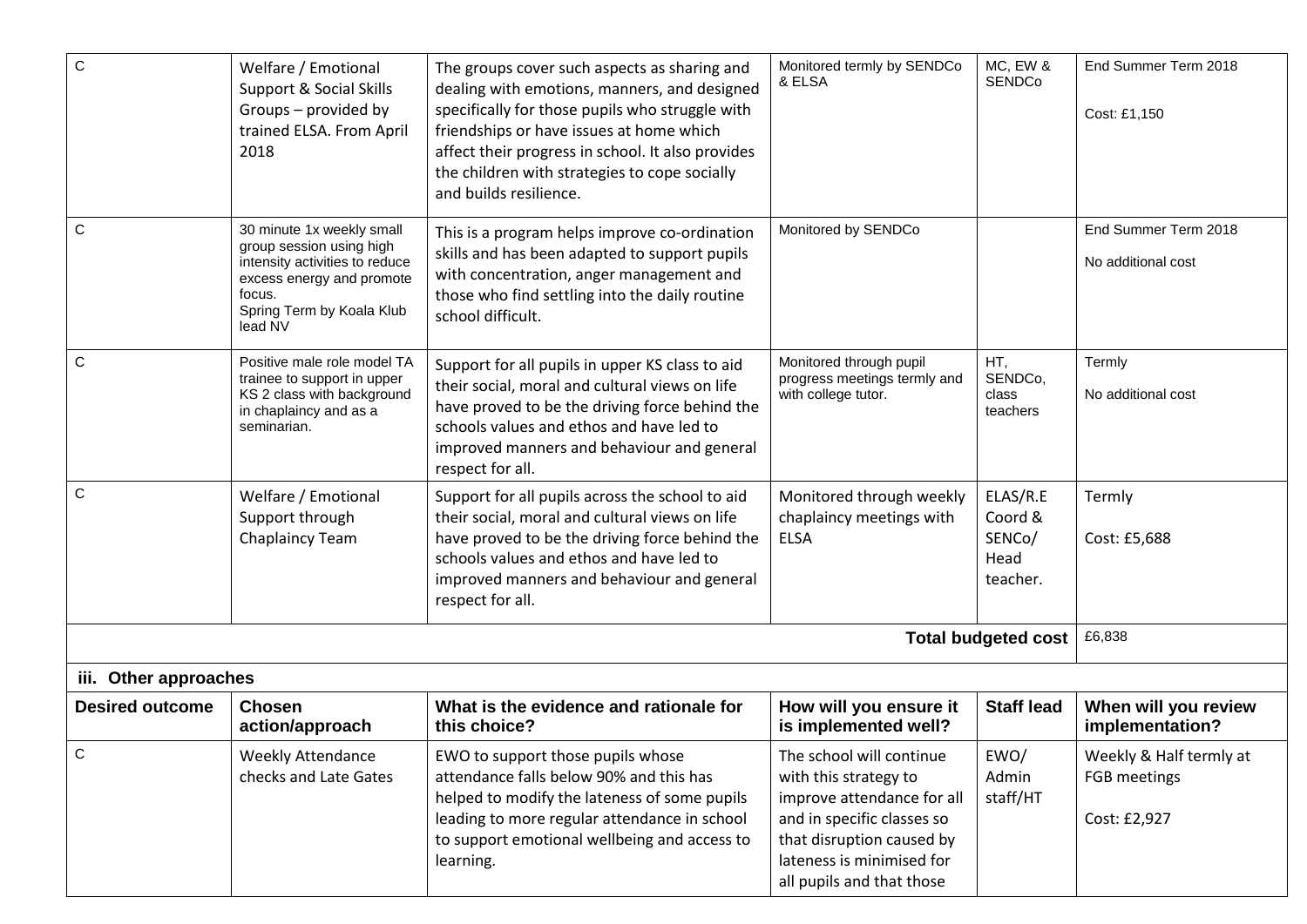|              |                                                                                                                                                               |                                                                                                                                                                                                                                                                                                                                                                           | pupils who are P.P are not<br>disadvantaged by not<br>being in school or coming<br>late or being disrupted by<br>other pupils arriving late.                                                                                                              |                                                      |
|--------------|---------------------------------------------------------------------------------------------------------------------------------------------------------------|---------------------------------------------------------------------------------------------------------------------------------------------------------------------------------------------------------------------------------------------------------------------------------------------------------------------------------------------------------------------------|-----------------------------------------------------------------------------------------------------------------------------------------------------------------------------------------------------------------------------------------------------------|------------------------------------------------------|
| $\mathsf{C}$ | Half termly meeting with<br>parents whose children<br>fall below 90%<br>attendance and parents<br>who are persistently late<br>bringing children to<br>school | Whole school attendance has been lower than<br>expected over the last 2 years although PP<br>attendance has been higher than other pupils.<br>However, there is still some disruption to<br>learning caused to PP pupils by any pupil<br>arriving late or missing lessons as the teacher<br>may need to spend time settling the pupil or<br>recapping on missed learning. | Half termly meetings take<br>place with parents, the<br>EWO and the HT. This<br>ensures that parents are<br>aware of their child's rate<br>of attendance and sets a<br>standard right for the start<br>of the child's school life for<br>good attendance. | Half termly meetings with<br>parents<br>Cost: £2,927 |
|              | £5,854                                                                                                                                                        |                                                                                                                                                                                                                                                                                                                                                                           |                                                                                                                                                                                                                                                           |                                                      |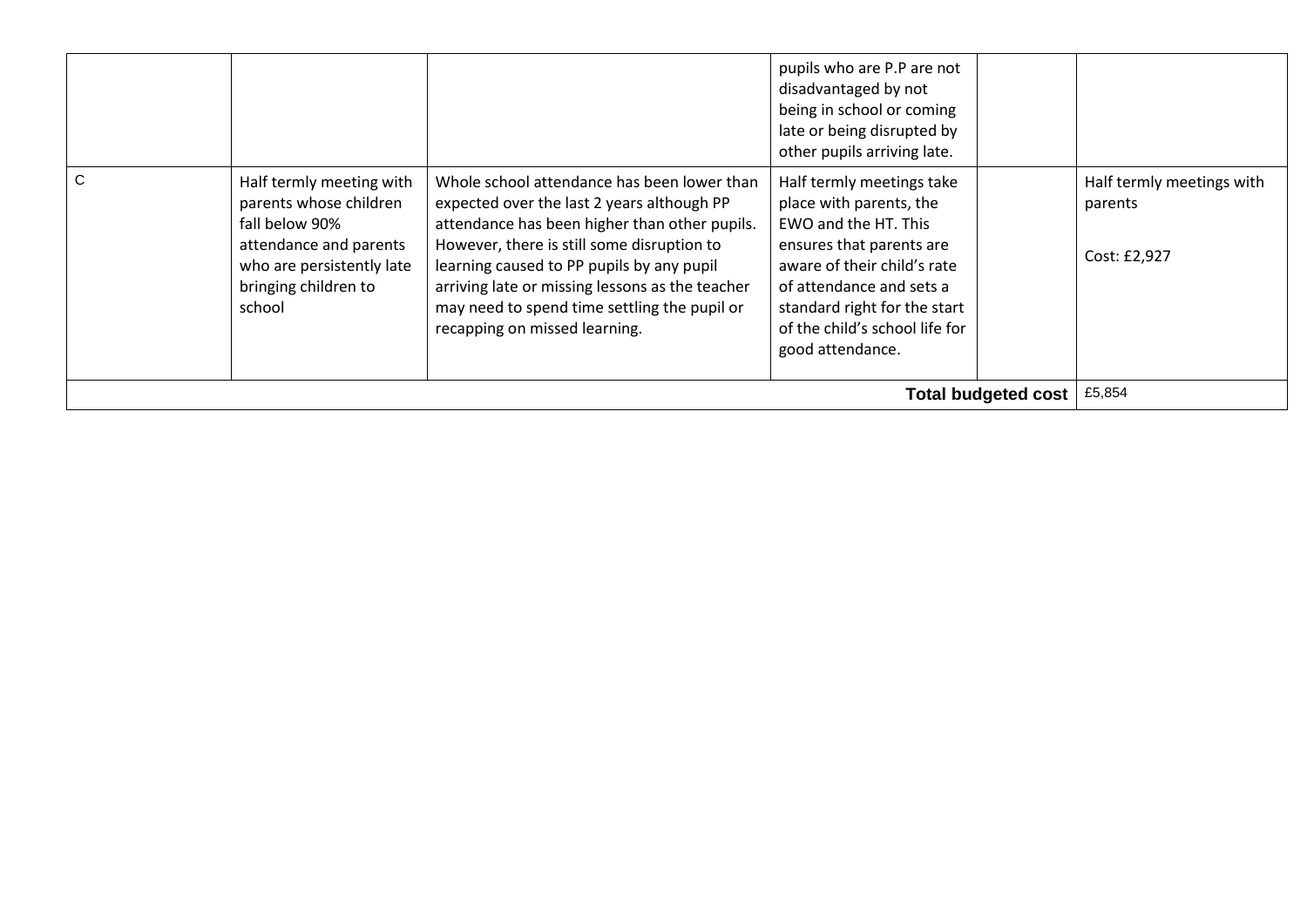## **6. Review of expenditure**

**Previous Academic Year 2016-17 2016-17 Planned and Monitored by previous leadership team no longer in post**

### **i. Quality of teaching for all**

| <b>Desired outcome</b>                                                                                                                                                        | <b>Chosen</b><br>action/approach                                                                                    | <b>Estimated impact:</b> Did you meet the<br>success criteria? Include impact on<br>pupils not eligible for PP, if appropriate.                                                                                                                                                                                                                                                                                                                                                                                                                                                                             | <b>Lessons learned</b><br>(and whether you will continue with<br>this approach)                                                                                                                                                                                                                                                                                                                     | Cost        |
|-------------------------------------------------------------------------------------------------------------------------------------------------------------------------------|---------------------------------------------------------------------------------------------------------------------|-------------------------------------------------------------------------------------------------------------------------------------------------------------------------------------------------------------------------------------------------------------------------------------------------------------------------------------------------------------------------------------------------------------------------------------------------------------------------------------------------------------------------------------------------------------------------------------------------------------|-----------------------------------------------------------------------------------------------------------------------------------------------------------------------------------------------------------------------------------------------------------------------------------------------------------------------------------------------------------------------------------------------------|-------------|
| To target support within the<br>classroom activities and<br>promote the quality of<br>engagement of Pupil Premium<br>Pupils in their learning activities.                     | <b>Additional Teaching</b><br><b>Assistant Support in</b><br>all classes                                            | TAs didn't receive adequate training to<br>deliver effective interventions to<br>support pupils and raise standards.<br>See data above for pupils at end of KS<br>2 achieving expected standard in<br>R, W, M combined and reading and<br>writing separately compared to<br>national.                                                                                                                                                                                                                                                                                                                       | TAs need to be provided with quality training<br>and support to deliver effective interventions<br>and direction in terms of which pupils to<br>target for support and how.<br>TAs need to be involved in pupil progress<br>meetings in order to have an informed<br>picture of the pupils they are working with<br>and to understand the<br>requirements/expectations of the class and<br>teacher. |             |
| ii. Targeted support                                                                                                                                                          |                                                                                                                     |                                                                                                                                                                                                                                                                                                                                                                                                                                                                                                                                                                                                             |                                                                                                                                                                                                                                                                                                                                                                                                     |             |
| <b>Desired outcome</b><br>To coordinate and deliver high<br>quality intensive support<br>programmes in Literacy and<br>Numeracy across the school to<br>Pupil Premium pupils. | <b>Chosen</b><br>action/approach<br>2 Part time teachers<br>(one teacher for 3 days<br>and the other for 2<br>days) | <b>Estimated impact:</b> Did you meet the<br>success criteria? Include impact on<br>pupils not eligible for PP, if appropriate.<br>Approach wasn't effective as progress<br>scores over time for disadvantaged<br>pupils have been low. Inspection<br>dashboard evidences:<br>Reading and writing progress was in the<br>bottom 20% for at least two years for all<br>pupils, disadvantaged pupils. Mathematics<br>progress was in the bottom 20% for at least<br>two years for disadvantaged pupils.<br>2017 end of KS 2 progress scores<br>reading: -6.73<br><b>Writing: -4.77</b><br><b>Maths: -4.04</b> | <b>Lessons learned</b><br>(and whether you will continue with<br>this approach)<br>This approach will not be continued<br>this year in the same way.<br>1:1 and small group support will be<br>planned and targeted to specific<br>groups within specific year groups,<br>closely monitored and time limited.                                                                                       | <b>Cost</b> |
| iii. Other approaches                                                                                                                                                         |                                                                                                                     |                                                                                                                                                                                                                                                                                                                                                                                                                                                                                                                                                                                                             |                                                                                                                                                                                                                                                                                                                                                                                                     |             |
| <b>Desired outcome</b>                                                                                                                                                        | <b>Chosen</b><br>action/approach                                                                                    | <b>Estimated impact:</b> Did you meet the<br>success criteria? Include impact on<br>pupils not eligible for PP, if appropriate.                                                                                                                                                                                                                                                                                                                                                                                                                                                                             | <b>Lessons learned</b><br>(and whether you will continue with<br>this approach)                                                                                                                                                                                                                                                                                                                     | <b>Cost</b> |